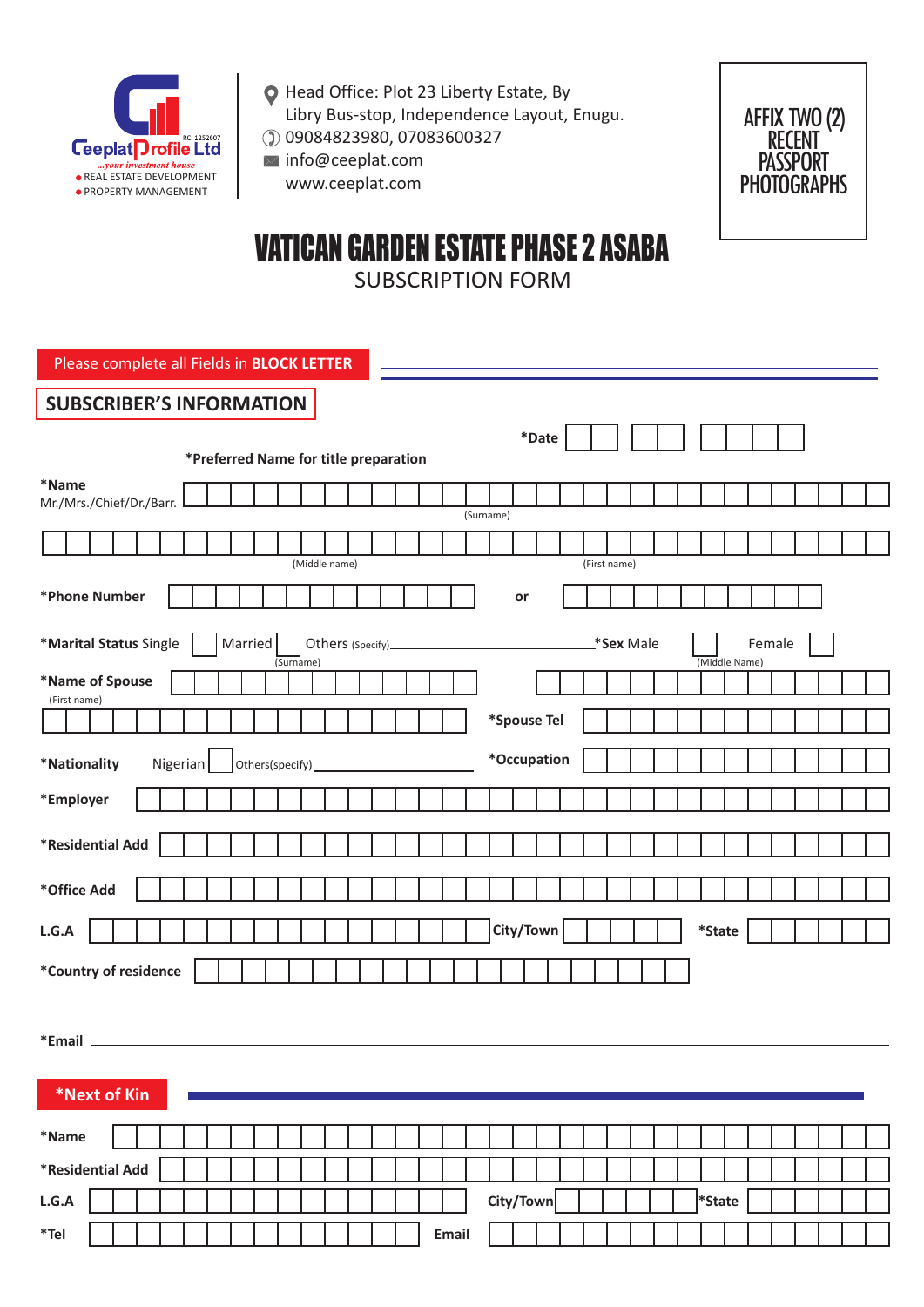| *Number of plots:                                                                                                                                      |
|--------------------------------------------------------------------------------------------------------------------------------------------------------|
| *PAYMENT PLANS: Outright<br>6 months<br>3 months<br>12 months                                                                                          |
| *Regular plot: number of plots<br>Plot Size: 460sqm<br>Corner piece: Number of plots<br>360sqm                                                         |
| *Selling Price: N<br>*Purchase Price: N<br>*Initial Payment: $ \mathbf{H} $                                                                            |
| Vatican Garden Estate is true and any false or inaccurate information given by me may result in the decline of my application.<br>*Date<br>*Signature_ |
| <b>REFERRED BY:</b><br>Date                                                                                                                            |
| <b>REFERRER'S ID:</b>                                                                                                                                  |
| REFERRER'S<br>PHONE: SIGNATURE                                                                                                                         |

*Please go Through this Terms and Conditions Carefully and Sign before making payment*  **TERMS AND CONDITIONS**

Please read through these Terms and Conditions carefully before subscribing into the Estate by appending your signature and before making any payment.

Your confirmation of subscription by the Company is conditioned on your acceptance of and compliance with these Terms. These Terms apply to all Clients and successors in title to the said estate

By signing these terms, you agreed to abide by the Terms. If you disagree with any part of the terms you're advised against subscribing.

# **WHEREAS:**

- 1. Ceeplatprofile the Vendor is a limited liability company incorporated under the relevant laws in Nigeria and carrying on the business of real estate brokerage development and management.
- 2. The Vendor is the owner/ developer of Real Estate projects such as VATICAN GARDEN ESTATE PHASE 1 & 2, Enugu. VATICAN GARDEN ESTATE ASABA PHASE 1 & 2 ASABA Delta State.
- 3. VATICAN GARDEN ESTATE PHASE 2 is situated at Ibusa, Oshimili North LGADelta State. It is an estate comprising of a large expanse of land, measuring over 6 acres of land and a proposed estate with infrastructures and other amenities. Buy and build service plots in Vatican Garden Estate Phase 2 Asaba are available for sale to the general public at a moderate rate with outright and flexible instalment payment plans.
- 4. The estate is subdivided into different blocks, measuring 460sqm size per plot. offering at different prices for outright payment and installment plans, therefore upon filling your subscription form, you must indicate the period of payment plan you want.
- 5. Corner piece plots attract additional 10% charges of the selling prices commercial plots also attract additional 10% charges of the selling prices.

## **INSTALMENT PAYMENT PLAN**

- 6. Instalment payment price is according to your preferred payment plan and every payment plan structure has a fixed initial deposit (you can pay more if you wish)
- 7. Plot allocation to the subscriber shall only take place after the completion of payment with documentation fee.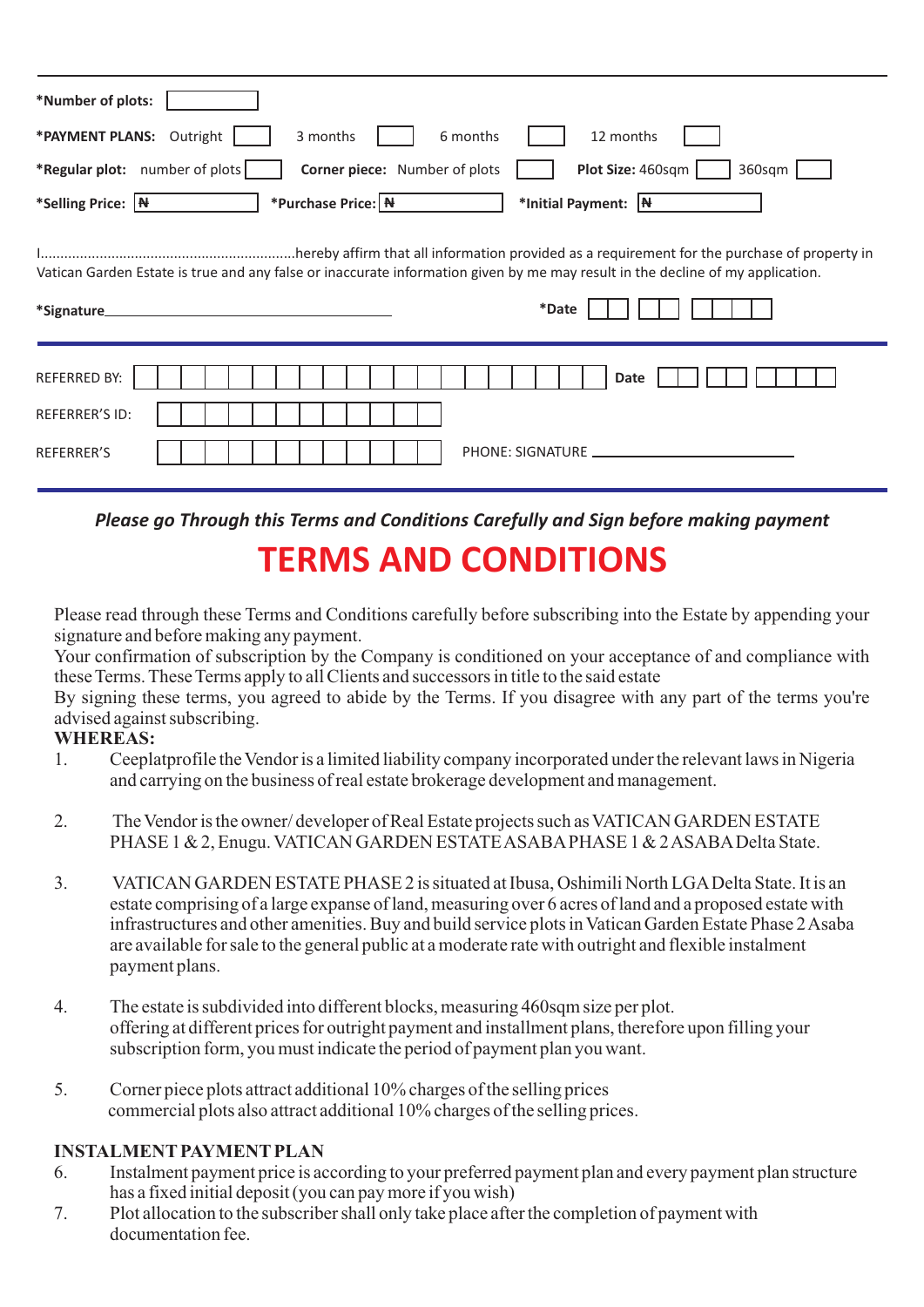- 8. The subscriber upon making initial deposit will be given a Contract of Sales agreement, acknowledgement letter and payment invoice.
- 9. The subscriber will receive receipt for every part payment made into the bank accounts provided by Ceeplatprofile Ltd.
- 10. The selling price per in VATICAN GARDEN ESTATE PHASE 2 ASABAis on the attached flier but is subject to be reviewed up wards as the property appreciates.
- 11. When you are on installment payment plan, after your initial payment, you are expected to pay the balance on monthly basis within the stipulated time frame you selected. Non-payment of the total as at when due will be regarded as fundamental breach of agreement

# **OTHER PAYMENTINCLUDES**

The subscriber will pay for the following documentation fees per plot

- A. Survey fee for plot size (460sqm) N150, 000 per plot<br>B. Deed of Agreement fee N50, 000 per plot
- B. Deed of Agreement fee N50, 000 per plot<br>C. Plot Allocation fee N50, 000 per plot
- C. Plot Allocation fee
- D. Development Levy of N700, 000 per plot

Infrastructural development fee contributes to the provision of the following infrastructures <br>• Drainage Systems

- 
- Drainage Systems<br>• Electricity/Electri • Electricity/Electric Poles<br>• Security Cams
- 
- Security Cams<br>• Sola Street Lan • Sola Street Lamp Poles<br>• Access Roads
- 
- Access Roads<br>• Estate Road network
- ·Estate Road network. Perimeter Fencing and gate house.

## **BREACHING THE INSTALMENT PAYMENT PLAN**

- 12. When you are on installment payment plan, after your initial payment, you are expected to pay the balance on monthly basis within the stipulated time frame you selected. Non-payment of the total as at when due will be regarded as fundamental breach of agreement and be treated as follows
- (a) This breach attracts an additional five percent (5%) of the monthly instalment amount as default charges.
- (b) Failure to keep to your monthly payment plan for 3 or more consecutive months, the company reserve the right to revote the sales and refund the subscriber with less 30% administrative fees.
- © If for any reason you notice that you cannot complete your payment, a refund can be made, however any refund will be made on the following conditions;
- **·** Early notification to the company of your inability to continue with the payment.
- **·** Refund will be made less 30% administrative charges.
- **·** It will take 3-months period at least to re-sale and process the payment.
- **·** The refund will be made immediately after such plot has been resold.

#### 13. **ESTATE FEATURES**

- **·** Parameter fencing
- **·** Gate House
- **·** 24 Hours Street Light
- **·** Drainage system
- **·** CCTVCameras
- **·** Good Road Network
- 14. **PHYSICALALLOCATION OFPLOT:**Your plot(s) will be physically allocated only when; (i) Full payment for the plot of land has been made

(ii) Payment for the deed of Agreement, Allocation fee and Survey Plan is completed

14. **INDIVIDUAL PLOT FENCING:** You are expected to fence your plot(s) within 3 months from the date your plot is physically allocated. You must give a 2 feet set back in front to give room for your flower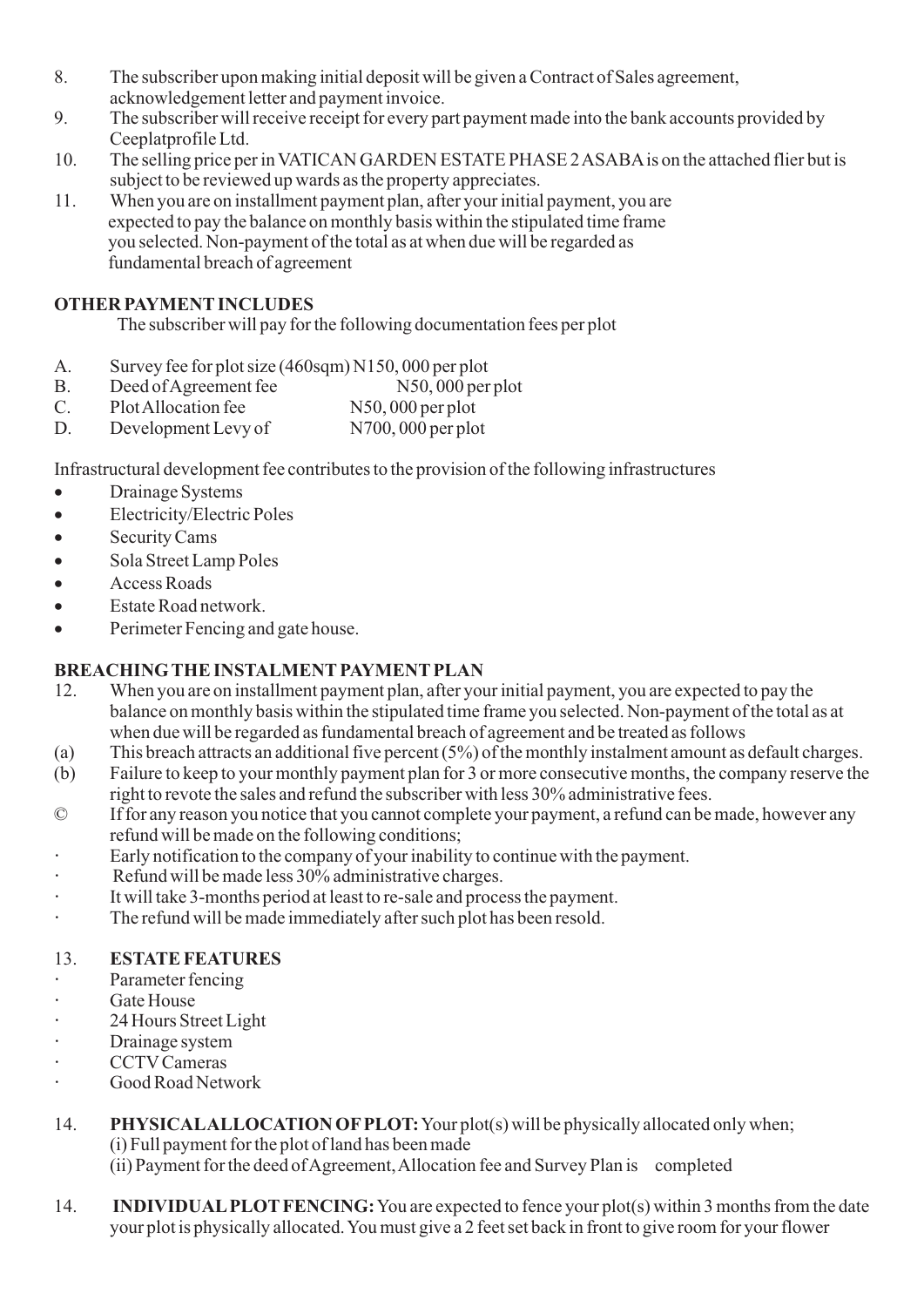porch.

- 15. **CONSTRUCTION:**Building construction can commence only after your development Levy is fully paid and the building plan approval obtained (If is considered necessary by the company) and being confirmed by Ceeplatprofile Ltd.
- 16. The Estate layout is in block sections and you are permitted to build your own choice of building design but limited to the following specifications i.e. High raise bungalow, detached or semi-detached duplex. Note, face-me-I-face-you tenement building, block of flats, 2 story building and high -rise houses will not be permitted. All building designs must conform to the required set back according to the building control law of the estate and all building designs must be submitted to the company for observation inspections and confirmation before you proceed for Government approval or construction.
- 17. **FENCING PARTERN:**The subscriber (individual) fencing pattern will be uniformed as the plan provided by the company and must be a see through fence for security reasons.
- 18. **ROOFING:** The Estate layout is in block sections with different roofing colors allocated to each block respectively.

You are not permitted to use a roofing color different from the specified color allocated to the block you belong to otherwise the company reserve the right to stop the roofing process. You are expected to visit our office to get the color sample for accuracy and compliance.

- 19. **RE-SELL:** The subscriber (vendor) must sent a written notice to the managing company CEEPLATPROFILE LTD notifying them of his/her interest to re-sale.
- 20. You can only re-sale your plot only after you have made your full payment for the land and other necessary fees including the development fee, otherwise you are only entitled a refund of your purchase payment, less 30% administration fee.
- 21. Either direct sales or company sales, all sales process including payment must pass through the company and if the vendor has any payment outstanding, it will be deducted and balance sent to his or her account.
- 22. The vendor client will pay only the agreed commission percentage to the company (if is sold by the company) and the purchaser will pay 5% of the value amount to the company which will cover the change of title documentation process.
- 23. The vendor client will pay only the 2% percentage service charge to the company (if is sold by the vendor client) and the purchaser will pay 5% of the value amount to the company which will cover the change of title documentation process
- 24. Upon re-sell, either direct sale or by the company the Client (as Vendor) must deliver all original copies of documents issued to him to the Company to enable the company effect the change of ownership for the new buyer.
- 25. Re-selling your plot: Re-selling your plot can be done either by direct selling (you) or by the Company on your behalf.
- 26. CEEPLATPROFILE LTD reserve the right to be the first bidder and is ever ready to buy back your plot at the current price. Emails for this purpose should be sent to info@ceeplat.comAny notice which does not conform to the above prescribed mode of communication shall be regarded as null and void.

# **IN THE CASE OFDEMISE**

- 27. In the case of sudden demise (Death) of the subscriber, only the next of Kin has the right of claim over the property except if there is a verified and certified written will that says otherwise.
- 28. If the subscriber is dead and there is no possible means for other payment continuity and plot development, the plot will be re-sold and the proceed will be paid to the next of Kin with a deduction of all the outstanding payments (if any) Please note that the sales commission and 2% service charge will apply accordingly.
- 29. **AMENDMENT:**The real estate industry is a dynamic one, hence change is inevitable. However, CEEPLATPROFILE will try to maintain the stability of variables within its control. When there is any